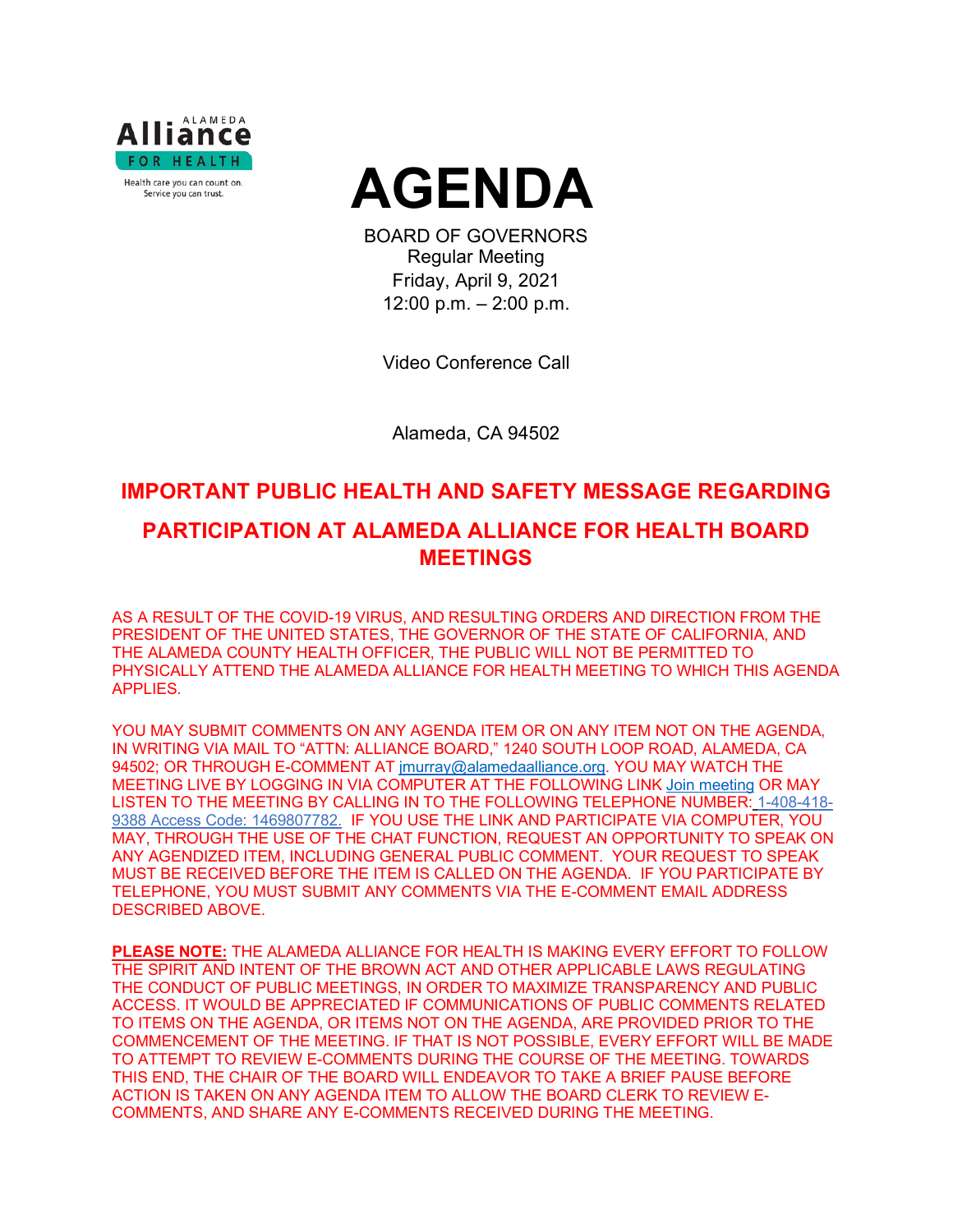#### **1. CALL TO ORDER**

*(A regular meeting of the Alameda Alliance for Health Board of Governors will be called to order on April 9, 2021, at 12:00 p.m. in Alameda County, California, by Dr. Evan, Presiding Officer. This meeting to take place by video conference call.)*

## **2. ROLL CALL**

## **3. AGENDA APPROVAL OR MODIFICATIONS**

#### **4. INTRODUCTIONS**

#### **5. CONSENT CALENDAR**

*(All matters listed on the Consent Calendar are to be approved with one motion unless a member of the Board of Governors removes an item for separate action. Any consent calendar item for which separate action is requested shall be heard as the next Agenda item.)*

#### **a) MARCH 12, 2021 BOARD OF GOVERNORS MEETING MINUTES**

**b) APRIL 6, 2021 FINANCE COMMITTEE MEETING MINUTES**

#### **6. BOARD MEMBER REPORTS**

- **a) COMPLIANCE ADVISORY GROUP**
- **b) FINANCE COMMITTEE**
- **7. CEO UPDATE**
- **8. BOARD BUSINESS**
	- **a) REVIEW AND APPROVE FEBRUARY 2021 MONTHLY FINANCIAL STATEMENTS**
	- **b) REVIEW AND APPROVE RESOLUTION 2021-04 BOARD MEMBER (REBECCA GEBHART) AT-LARGE SEAT**
	- **c) REVIEW AND APPROVE RESOLUTION 2021-05 BOARD MEMBER (NICHOLAS PERAINO) AT-LARGE SEAT**
	- **d) REVIEW AND APPROVE STATEMENT "IN SOLIDARITY WITH OUR ASIAN AMERICAN PACIFIC ISLANDER COMMUNITIES"**
	- **e) REVIEW AND APPROVE PROVIDER SUSTAINABILITY FUND**
- **9. STANDING COMMITTEE UPDATES**
	- **a) PEER REVIEW AND CREDENTIALING COMMITTEE**
	- **b) PHARMACY & THERAPEUTICS COMMITTEE**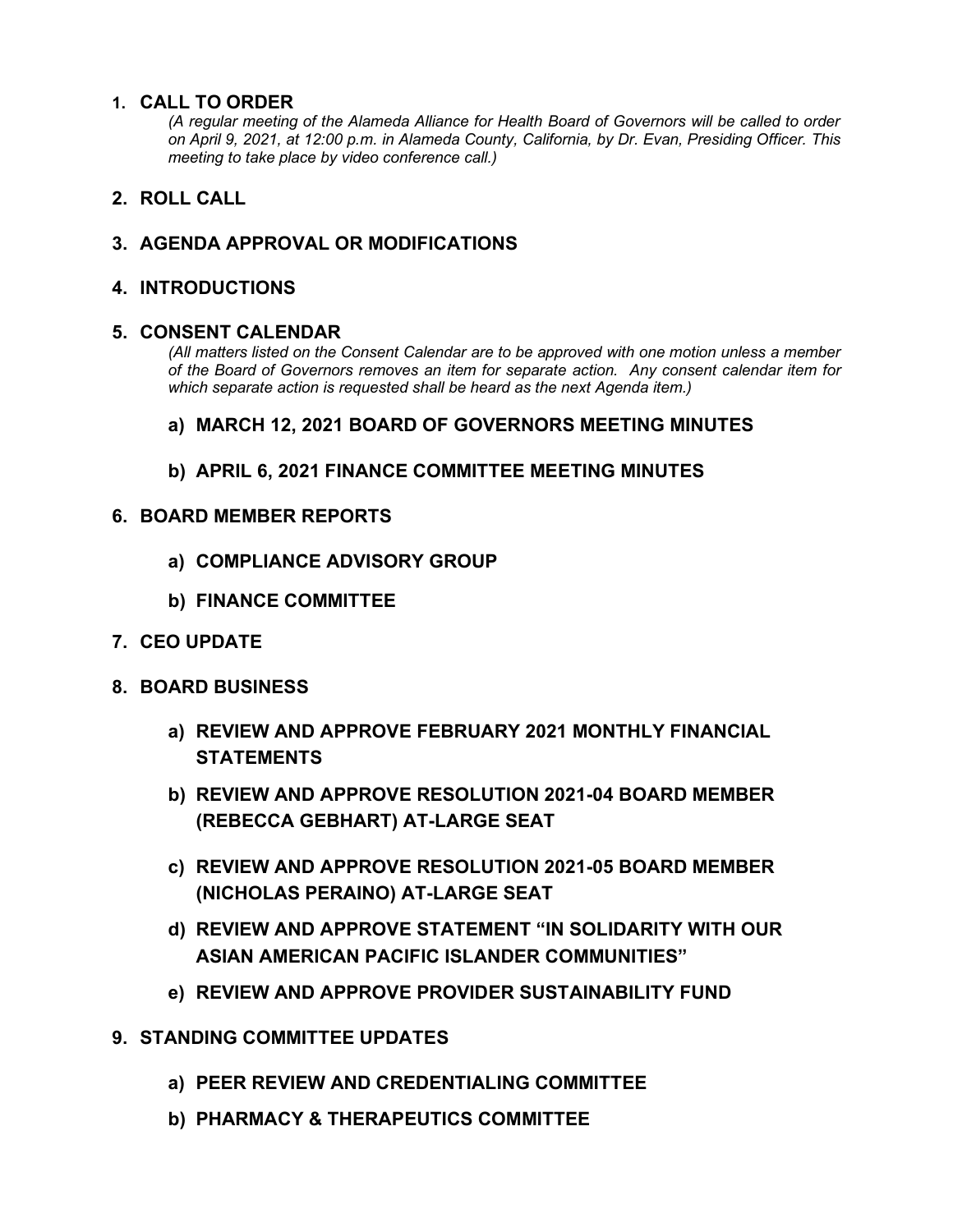- **c) HEALTH CARE QUALITY COMMITTEE**
- **d) CONSUMER ADVISORY COMMITTEE**

## **10.STAFF UPDATES**

## **11.UNFINISHED BUSINESS**

**12.STAFF ADVISORIES ON BOARD BUSINESS FOR FUTURE MEETINGS**

## **13. PUBLIC COMMENT (NON-AGENDA ITEMS)**

#### **14.CLOSED SESSION**

**a) DISCUSSION AND DELIBERATION REGARDING TRADE SECRETS (HEALTH & SAFETY CODE SECTION 32106). DISCUSSION WILL CONCERN A NEW LINE OF BUSINESS, PROTECTION OF ECONOMIC BENEFIT TO THE DISTRICT. ESTIMATED PUBLIC DISCLOSURE WILL OCCUR IN THE MONTH OF JUNE 2021.** 

#### **15.ADJOURNMENT**

# **NOTICE TO THE PUBLIC**

The foregoing does not constitute the final agenda. The final agenda will be posted no later than 24 hours prior to the meeting date.

The agenda may also be accessed through the Alameda Alliance for Health's Web page at

#### **NOTICE TO THE PUBLIC**

**At 1:45 p.m.,** the Board of Governors will determine which of the remaining agenda items can be considered and acted upon prior to 2:00 p.m. and will continue all other items on which additional time is required until a future Board meeting. All meetings are scheduled to terminate at 2:00 p.m.

The Board meets regularly on the second Friday of each month. Due to Shelter in Place, this meeting is a conference call only. Meetings begin at 12:00 noon unless otherwise noted. Meeting agendas and approved minutes are kept current on the Alameda Alliance for Health's website at [www.alamedaalliance.org.](http://www.alamedaalliance.org/)

An agenda is provided for each Board of Governors meeting, which lists the items submitted for consideration. Prior to the listed agenda items, the Board may hold a study session to receive information or meet with another committee. A study session is open to the public; however, no public testimony is taken, and no decisions are made. Following a study session, the regular meeting will begin at 12:00 noon. At this time, the Board allows oral communications from the public to address the Board on items NOT listed on the agenda. Oral comments to address the Board of Governors are limited to three minutes per person.